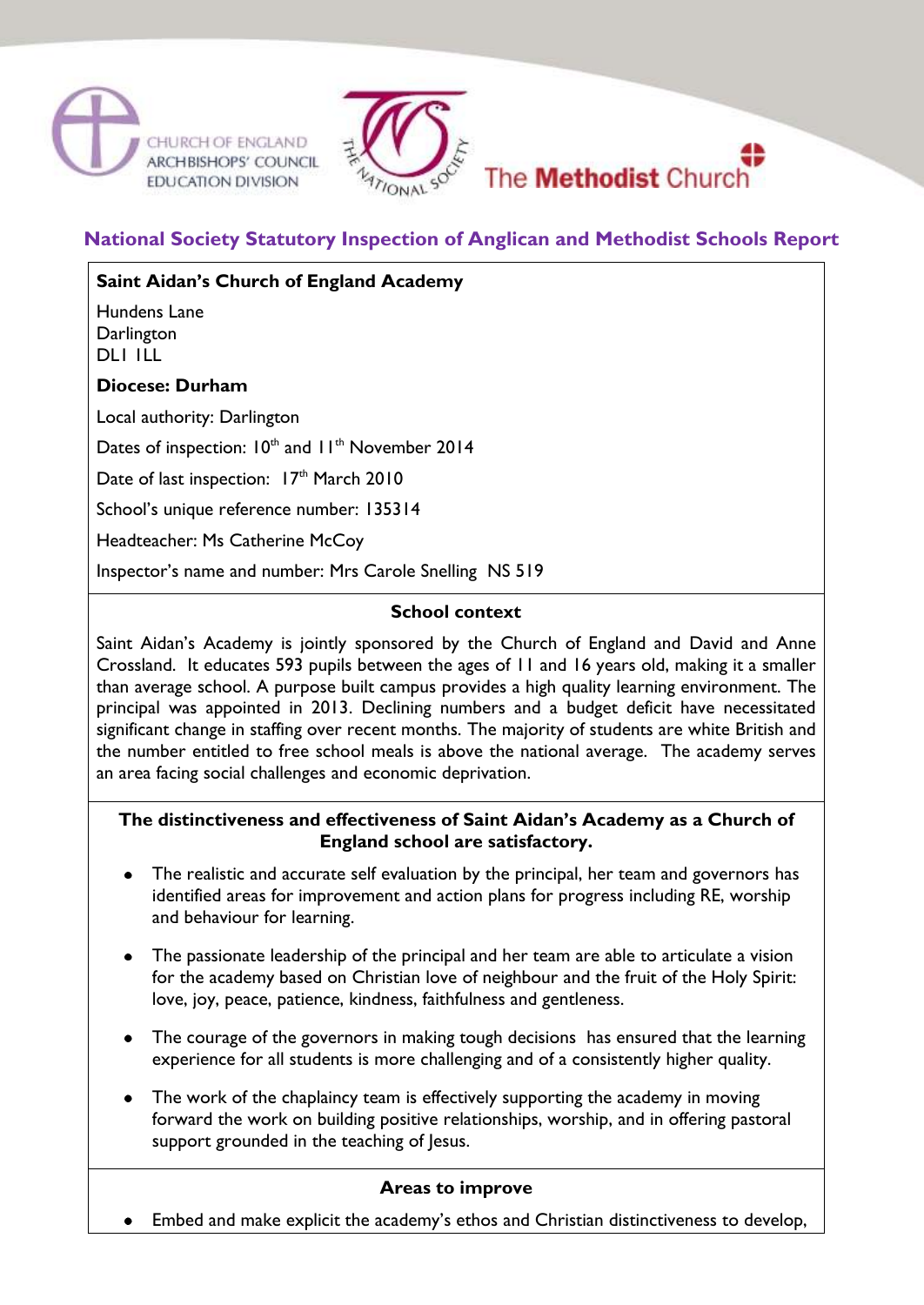drive and inform the relationships within the community in order that all can be respected, feel valued, learn and achieve.

- Improve the outcomes in Religious Education by ensuring that low level disruptive behaviours are eradicated and that learner entitlement to at least good teaching, formative assessment, challenge and engagement are consistently delivered as the norm.
- Increase learner involvement and participation in planning, delivering and effectively evaluating worship in order that they can have sense of ownership and to allow them to develop the themes of the fruit of the spirit.
- Ensure that high quality training is provided for the teams who deliver worship and RE in order that the work on values and opportunities for spiritual development can be further embedded.
- Identify social, moral cultural and spiritual development opportunities across the whole academy curriculum in order that learners can develop as reflective and caring young people.
- Review policies for R.E. worship and social, moral, cultural and spiritual development so that they reflect and inform current practice.

#### **The school, through its distinctive Christian character, is satisfactory at meeting the needs of all learners**

Saint Aidan's vision to provide opportunities for all young people to reach their potential underpinned by Christian gospel teachings has not yet been achieved. Christian values of care, respect and responsibility remain implicit and not all members of the community can articulate the gospel teaching on which the values are based. Student attainment based against national outcome measures has not yet been reached. Inconsistencies in teaching and learning have resulted in a lack of rapid progress and attainment for all groups of students. The principal, her team and governors are passionate and determined about improving the educational experience for all learners. Strategies to ensure that all students attend regularly and aspire to be the best they can be have not yet impacted on student attainment. The ethos is caring and inclusive based on Jesus' teaching of love of neighbour, although the majority of students are not yet confident enough to explain this. The atmosphere is one of welcome for and acceptance of visitors; the students are caring and helpful. Behaviour is mostly good though off task behaviours disrupt learning in some lessons. The introduction of Martin Buber's philosophy of I and Thou is beginning to impact on the way relationships between staff/students/staff are developing. Shared vision of the Ideal Adult and Ideal Student are informing and improving behaviours for learning. The provision of iReflect for those students disengaged from learning allows for reflection and strategies for re-engagement. The impact of this has been to radically reduce the number of fixed term exclusions. Restorative justice approaches based on Jesus' teaching of forgiveness are rapidly improving relationships by allowing staff and students to reflect and resolve conflict. Students are prepared to share their views of academy life and these are largely positive, however they are aware that some students need help to manage their behaviours and attitudes. Students say they feel safe and know that if they had a problem or were being bullied they will be listened to and helped. Opportunities to contribute to academy development exist through the student focus groups. The chaplaincy team provides a much needed support mechanism for those experiencing difficulties. The driver for the care offered is a working out of God's love for all and the recognition of the value of each person. The curriculum followed in Religious Education provides an opportunity to explore Christianity, its world wide nature and other major faiths. The impact of this is the development of tolerance, cultural awareness and a contribution to social cohesion. Opportunities for social, moral, cultural and spiritual development are afforded in RE, worship and Family tutor time but they have not yet been fully identified in other areas across the curriculum.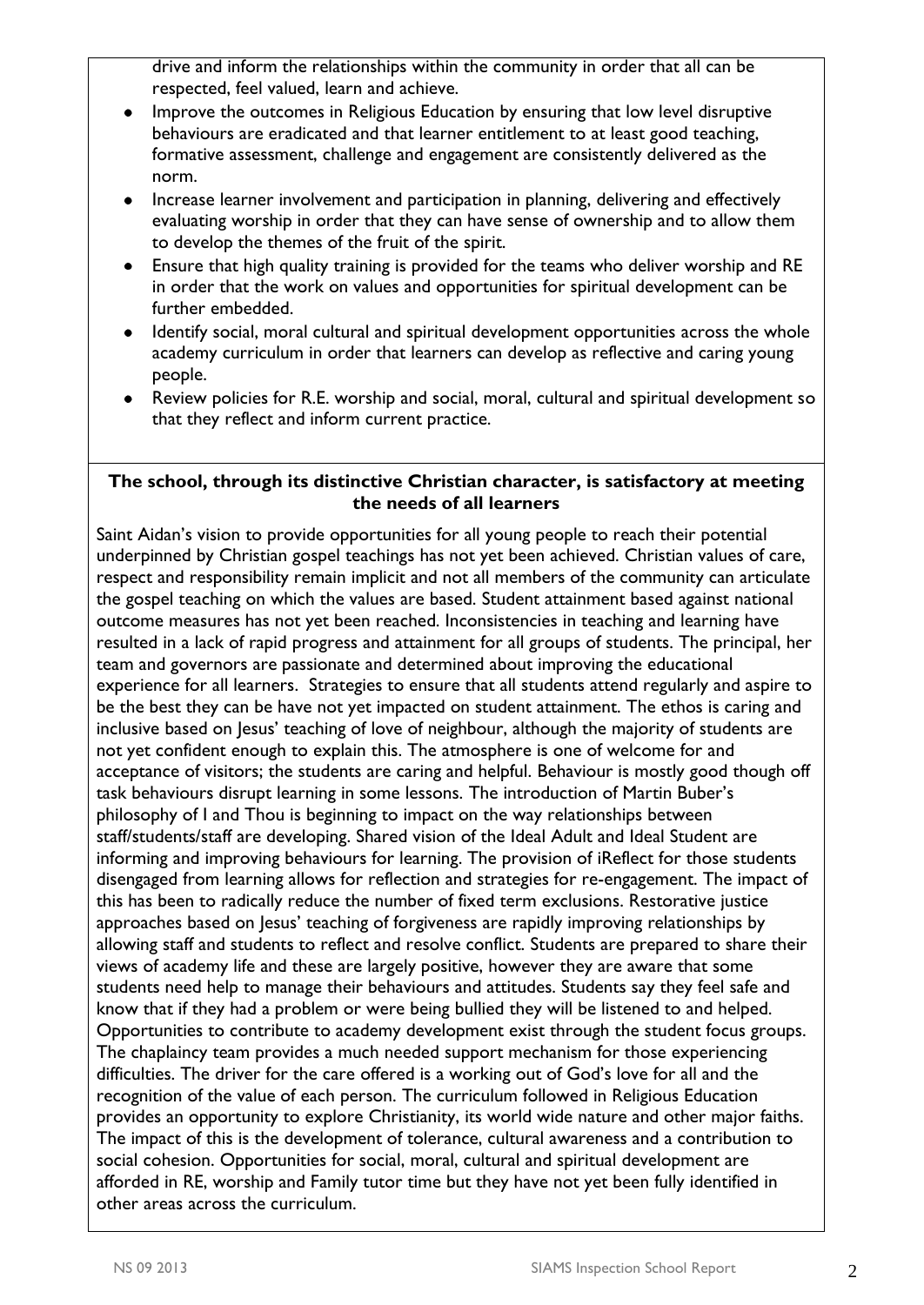# **The impact of collective worship on the school community is satisfactory.**

Worship plays an important part in the life of the academy; it takes place in the morning and sets the tone for the day. Each week there is House worship and whole academy worship. During the time spent in family vertical tutor groups, social and moral issues are explored linked to the academy values of respect, care and responsibility. The chaplaincy team carried out an evaluation of staff and students' views about worship. This resulted in a re-worked schedule. Themes for this academic year are based around fruit of the spirit. The Anglican tradition and the Biblical teachings behind the major Christian festivals and Lent form part of the worship cycle. An invitation is extended to the academy community to take part in an occasional lunch time Communion service lead by visiting clergy. The evaluation exercise also impacted positively by increasing the size of the team opting to lead worship including contributions from visiting clergy, governors, students and staff. Worship takes a clear pattern with quiet reflection time, an invitation to prayer and stimulus material. Students behave well in worship and during the Armistice service behaviour was exemplary; following the service students reflected in RE about what they really valued and selfless commitment to others. There is some evidence of the impact of worship from the theme of Goodness, where Year 7 students followed this up with service for others by fundraising for Lepra. An invitation to listen to a prayer is offered and students use the Lord's Prayer. A prayer diary is available for the community compiled by the chaplaincy team; however prayer does not yet play a large part in the life of the academy. The areas for development raised at the last inspection have been partially addressed. A more rapid development of the opportunities for students to take an active role in worship is needed. Currently each family group plans and leads worship once each year. During Family time students reflect on *i*Learn, *i*Love, *i*Live which encapsulates the academies academy's values and some opportunities for social, moral, cultural and spiritual development. The students do not yet articulate that teachings of Jesus are the basis for work on values and the fruit of the spirit. Guidance in helping them to understand the gospel teaching would allow them to articulate that which is at the heart of the academy's ethos.

The academy is compliant in holding a daily act of collective worship.

# **The effectiveness of the religious education is inadequate**

The attainment in RE is in line with other subjects across the academy and is below the national average both in terms of expected progress, closing the gap between pupil premium learners and their peers and in attainment outcomes. Standards have declined since the last inspection. At Key Stage 4 all students follow full course GCSE RE consisting of two units on Christianity. From the students entered in summer 2014, 27% gained a grade C or better. The long term absence of the subject leader, frequency of staff changes and recruitment difficulties have resulted in inconsistent standards of teaching and learning, assessment practices which are not routine, and in limiting student progress, enjoyment and engagement in lessons. A subject specialist took up her post at Easter 2013 and she is currently leading the department in an acting capacity. The Diocesan syllabus "Illuminating Pathways" has been introduced at Key Stage 3 which is mainly Christianity but also studies other major world faiths. This is proving to be a useful vehicle to explore and marry the academy's Christian values with worship but this work is in its early stages. Where there is best practice, students know their target levels and comment marking allows for improvement. However this is not consistent and some students had not had their work marked this term. Students are not fully engaged and challenged in their learning resulting in some low level disruptive behaviour. There is a need to increase pace and rigour and to ensure that work is sufficiently differentiated to extend the most able and support those with special learning needs.

At KS4 where students have experienced some good teaching, they describe their lessons as being fun. They enjoy debate knowing that there is no right or wrong answer and that their views are valued. They feel that contentious topics are handled sensitively with regard to peoples' feelings. A comparison between the teachings of Christianity and Islam on moral and religious topics allows for the development of tolerance and community cohesion. In